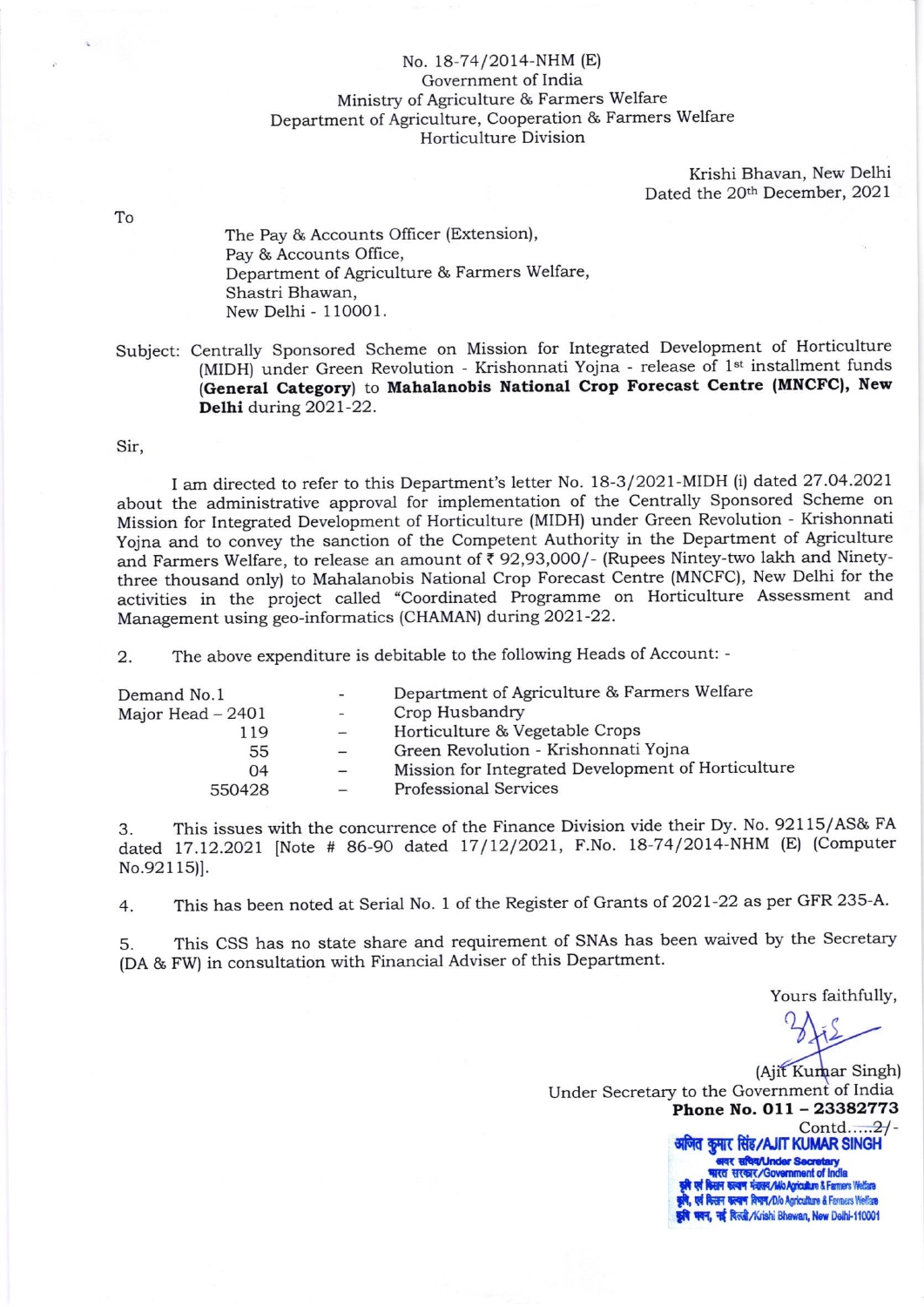## Copy to:

- I The Director, Mahalanobis National Crop Forecast Centre (MNCFC). Department of Agriculture & Cooperation, Near Krishi Vistar Sadan, Pusa Campus, New Delhi - 110012.
- 2. The Controller of Accounts, Department of Agriculture & Cooperation, 1<sup>st</sup> Floor, Jeevan Tara Building, Sansad Marg, New Delhi - 110011.
- 3. The Principal Accounts Officer, Principal Accounts Office, Ministry of Agriculture, 1<sup>st</sup> Floor, Jeevan Tara Building, Sansad Marg, New Delhi - 110011.
- 4 Adviser (Horticulture), Horticulture Statistics, Room No.1O3 - B, Shastri Bhawan, New Delhi.
- US (Finance)/AD (Budget)/B&A Section 5
- Guard File 6

(Ajit Kumar Singh)

Under Secretary to the Government of India